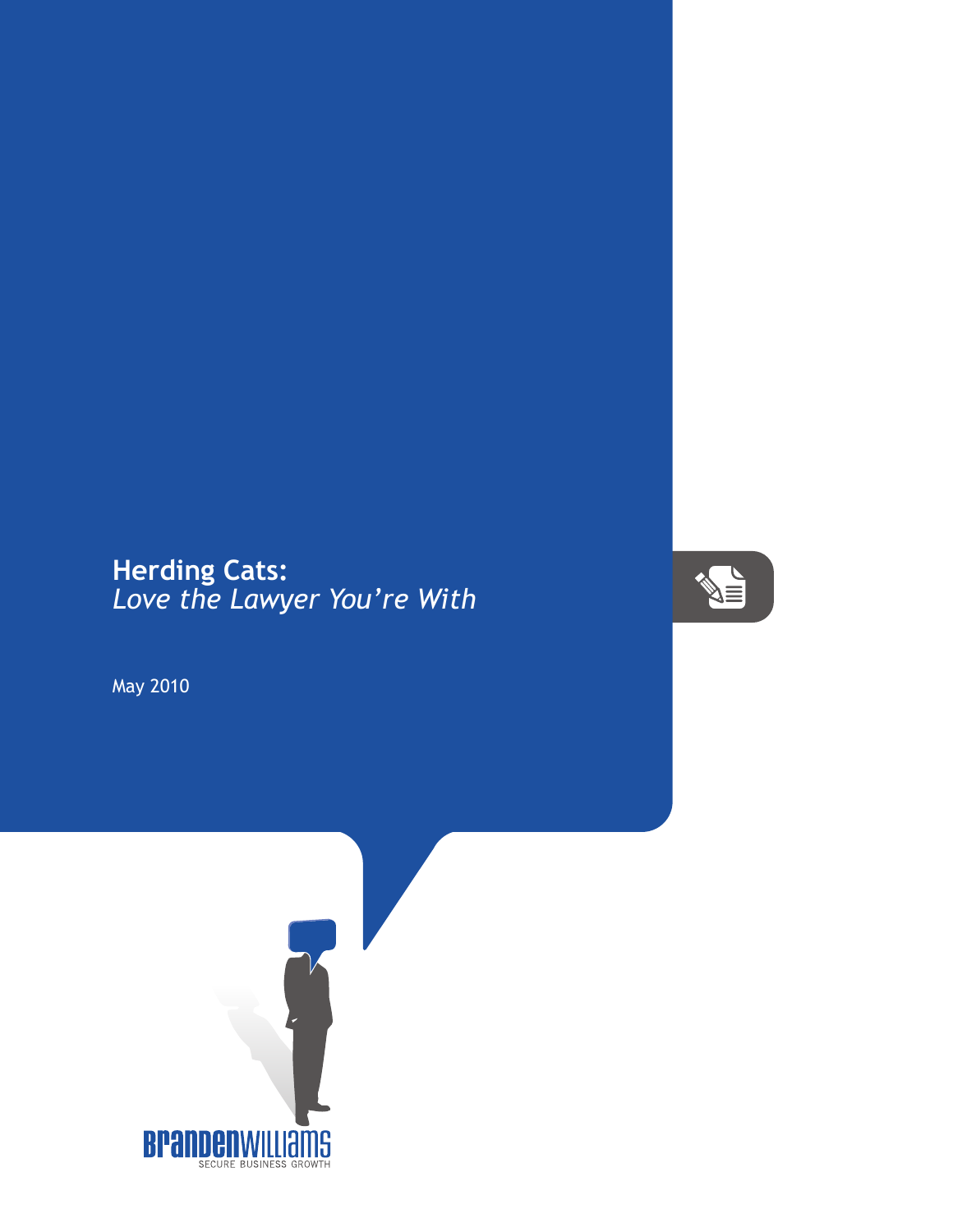Are you connected with your legal team? If your answer is anything other than "I go over my texting limit on my cell phone plan every month because I am so connected," then why the cuss not?

Lawyers have a bad stigma in our overly litigious society<sup>1</sup>, though anyone who has had to retain one knows their value. After dealing with the minutiae of PCI DSS for many years, I know what it is like to take a somewhat rigid code and apply it to an imperfect world. I am in no way a lawyer or a student of law, therefore I cannot directly relate to what it is like sifting through millions of pages of precedent to find the right argument for your client. Regardless, the good ones are worth every penny when they are on your side.

And when you have an incident, you better have a good one on your side.

Some of my favorite discussions around information security and the law come from legislation recently enacted or interpreted on a state or federal level. Sure, PCI DSS by itself is pretty fun, but when Nevada<sup>2</sup> enacts a law that requires compliance to PCI DSS, things get pretty interesting. It only takes one moderately populous state enacting a law around industry compliance to start a nationwide snowball compliance effort<sup>3</sup>.

One thing quickly becomes apparent when security professionals talk about the law—we are not lawyers. Oh the times I have heard a security professional use terms like "I think," "probably," and "should" when talking about legal issues that touch on information security. If for no other reason than that one, you should be sure you retain qualified expert counsel to help you navigate the new reality of using and maintaining information deemed sensitive by law.

Here are a few examples of places where your legal counsel should be helping you:

**Data Retention Policies:** While it may be the information security or IT departments that design or conduct operations under these policies, you should never enact one without having a lawyer review its contents. There may be strange things buried in state or federal legalese to consider when determining retention policies around certain types of data. For example, there may be some case law a lawyer is aware of that states certain data must be maintained indefinitely. In other cases, your lawyer may determine that other kinds of data should be maintained only for three years based on the legal risk and liability associated with keeping it.

**Incident Response Procedures:** If you have an incident, you will need lawyers at some point during the process. Get them involved up front and avoid the backlash you might get for unknowingly doing something to hurt your company's position should legal action be taken against it. They may require certain timelines for notification to certain parties, or depending on the data, they may want to engage either outside counsel or law enforcement more rapidly than you anticipate.

## **FOOTNOTES**

<sup>1</sup> Overly litigious in the USA anyway. I understand that customs and laws in different regions of *the globe may not see this problem. But when you consider that criminals have sued victims (and won) in the US, you understand my point.*

*3 Depending on how it is written of course, but most are written protecting the residents of the state. Thus, even if you don't do business in Nevada, but a Nevada resident does business with you, you may have legal liability in the event of a breach.*

*<sup>2</sup> Nevada SB 227: http://bit.ly/abbvfw*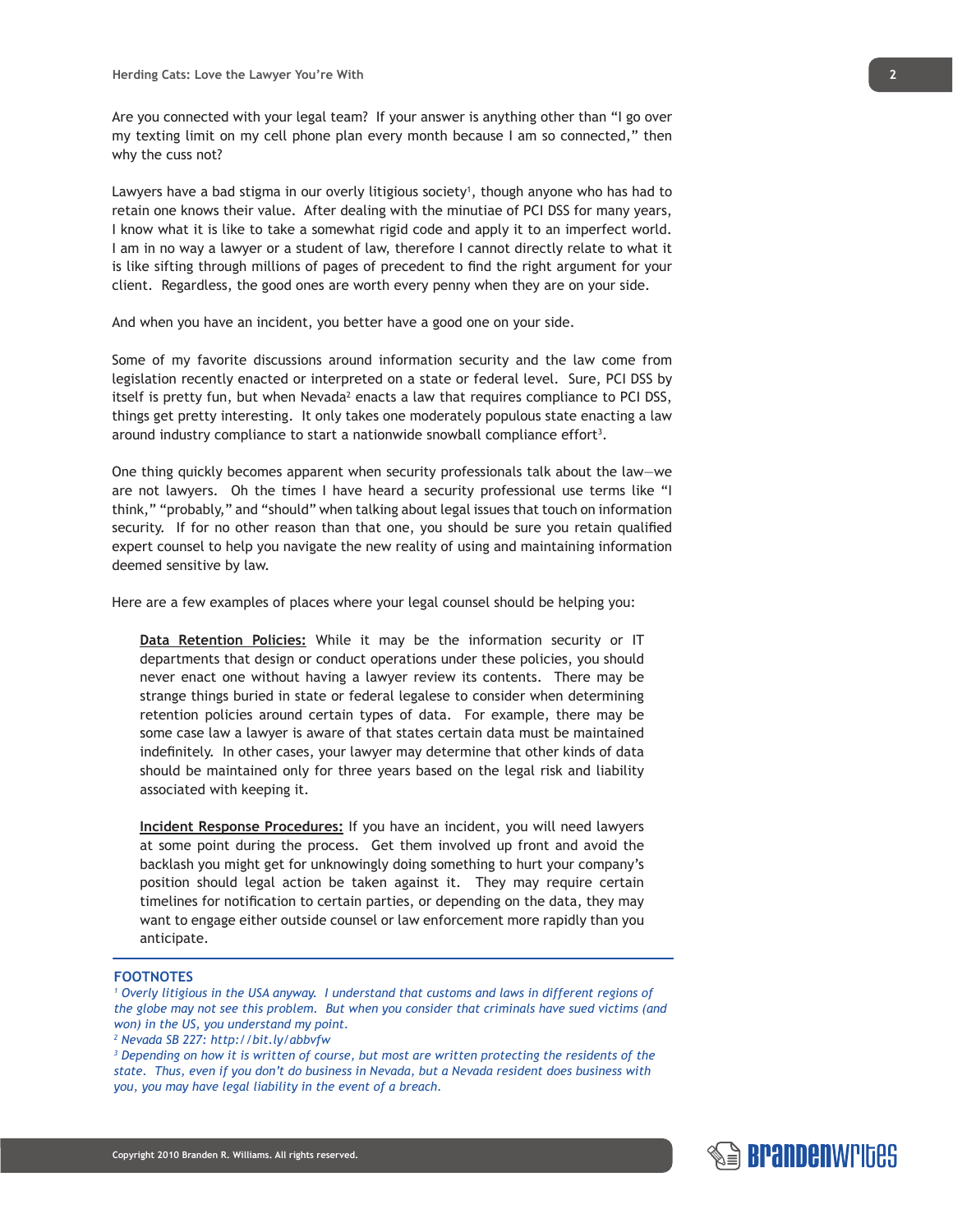**Insider Fraud:** We all like to think we can trust our own employees, but not everyone is on the straight and narrow. As an extension to the above point, insider fraud may be treated completely differently than an external threat especially if your company wants the option to press criminal charges or bring a civil case against the offender.

**Sensitive Security Assessments:** We all know every company has one or two skeletons in the closet. If you are doing a security assessment that might expose one of those to a larger audience, be sure your lawyers know about it first. You don't want to skirt your legal responsibility and duty to protect data, but you also don't want certain data about your company ending up in a legal discovery request by an attorney general.

If you don't have friendly legal counsel, it's time to take the plunge. If you already have counsel on staff or retainer, take the time to get to know your him and be sure he is well tuned into what you are doing.